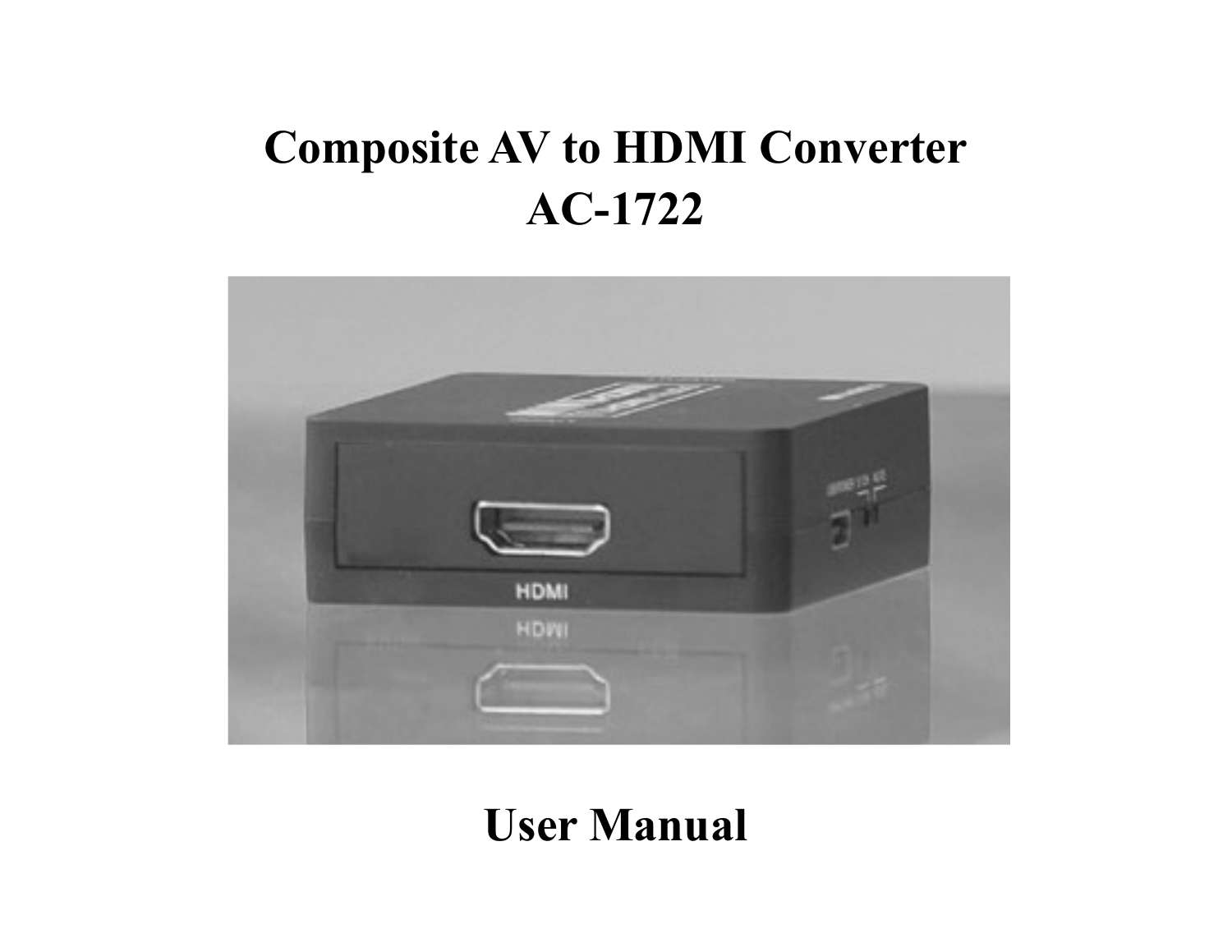#### **I. Introduction**

The composite AV to HDMI converter is a universal converter for analog composite input to HDMI 1080p (60HZ) output. The analog to digital conversion in this module employs 10 bits maximal 162MSPS sampling, black/white level expansion, color transition improvement, dynamic range expansion, blue stretch, auto-detect and auto-convert the composite signal to 1080p(60HZ) output. It makes video come alive, delivering the sharpest, most realistic HD visuals available.

#### **II. Features**

Supports NTSC and PAL systems

Plug and play

Support HDMI 1080p or 720p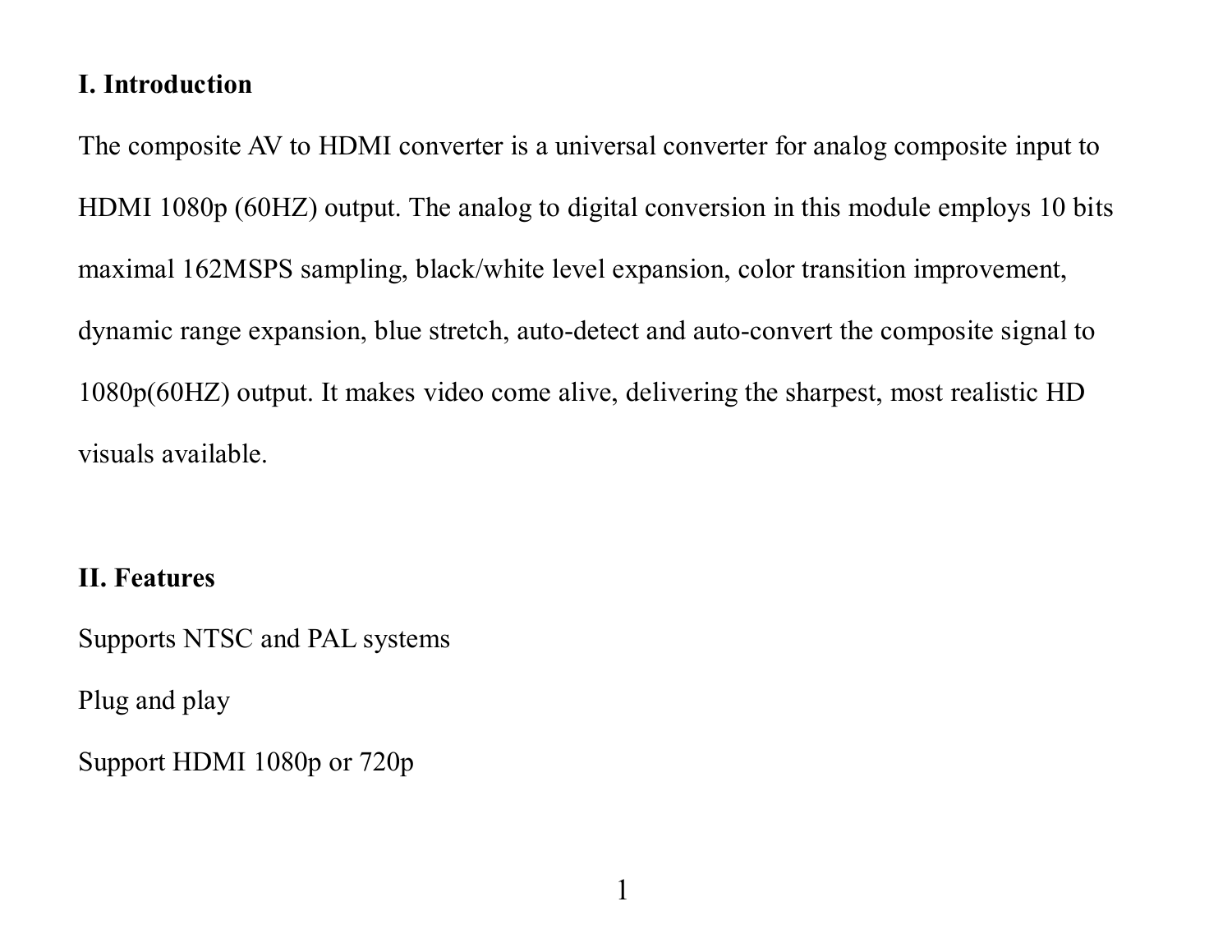## **III. Package**

Composite AV to HDMI converter

Power Supply

Mini USB cable

Operation Manual

## **IV. Specifications**

| Video Input:       | Composite Video (Yellow RCA)            |
|--------------------|-----------------------------------------|
| Audio Input:       | Analogue Audio (White/Red RCA)          |
| Composite Input:   | PAL/HTSC3.58/HTSC4.43/SECAM/PAL-M/PAL-N |
| Output:            | <b>HDMI</b>                             |
| Supported Outputs: | HDMI 1080p @60hZ / 720p @60Hz           |
| Dimensions:        | $60(W)$ x 54(L) x 20(H) mm              |
| Weight:            | 80g                                     |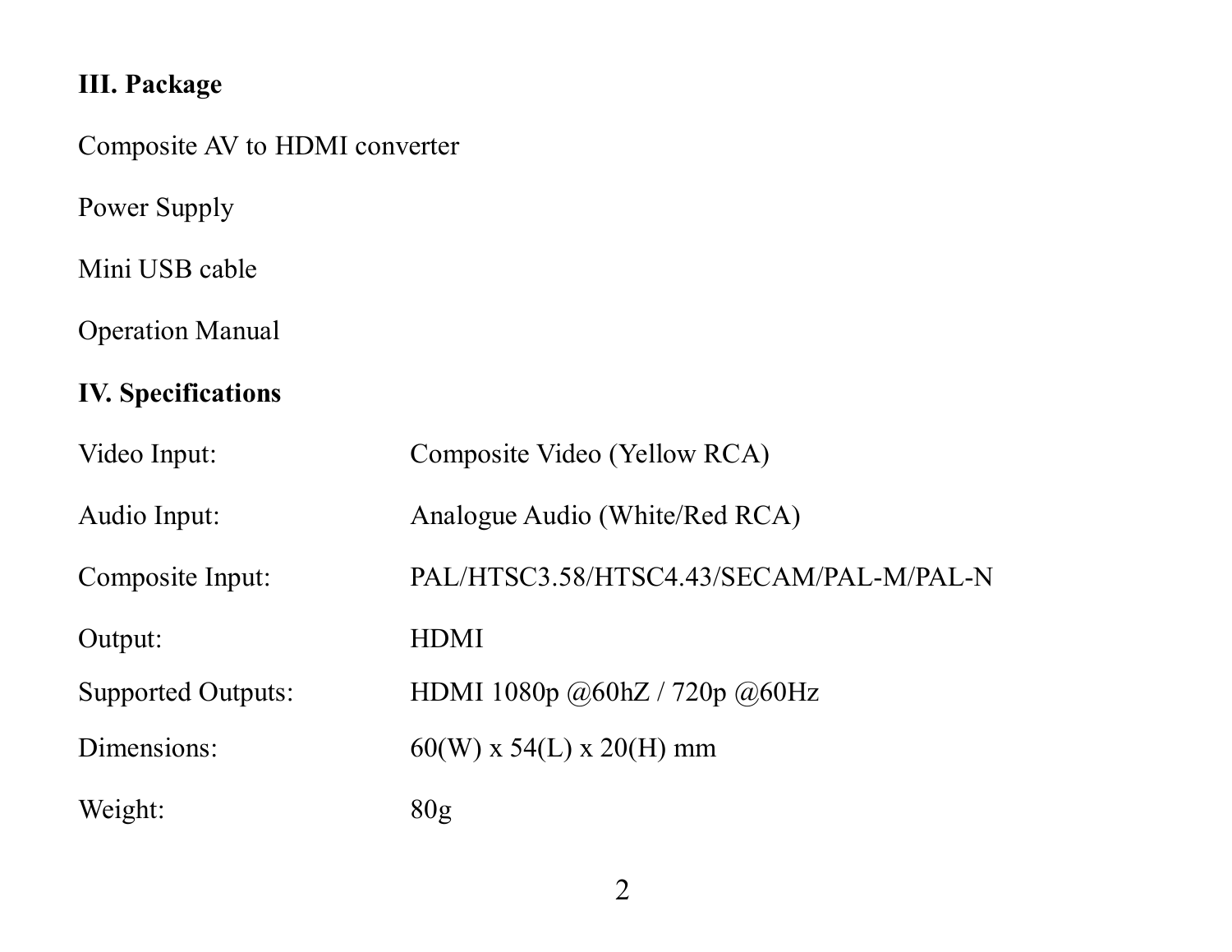#### **V. Converter Parts List**



- HDMI Output
- Composite Video Input
- Left Audio Input
- Right Audio Input
- Power Input
- Resolution Selector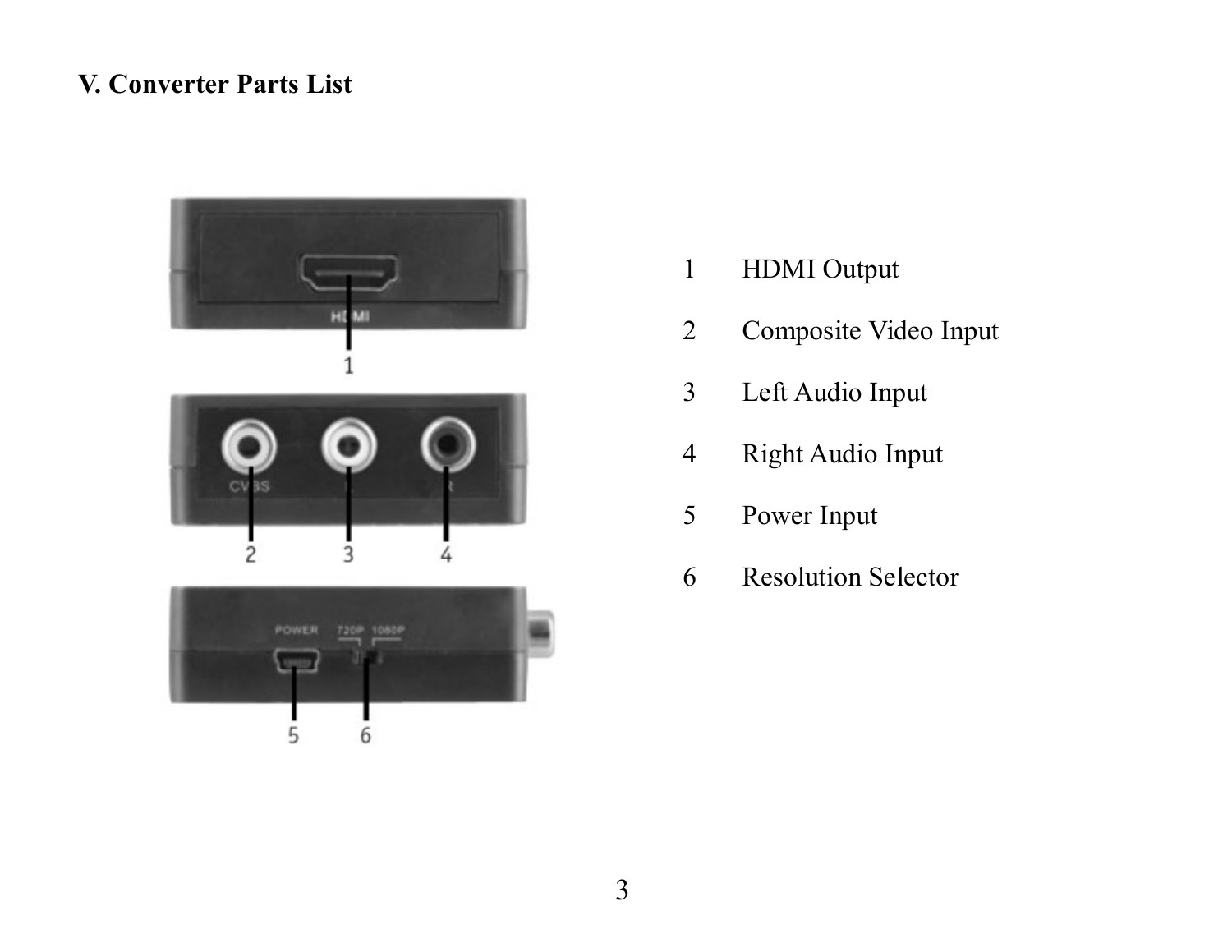#### **VI. Converter Operation Controls and Functions**

#### 1. HDMI Output:

Connect the output of the converter to a device that is equipped with a HDMI socket. The selected source will be displayed from this output.

#### 2. Composite Video Input:

Connect the input of the converter to a device that is equipped with composite AV sockets. The displayed output will be from this source.

3. Left Audio Input

Connect the left audio input from a device with analogue audio sockets.

#### 4. Right Audio Input

Connect the left audio input from a device with analogue audio sockets.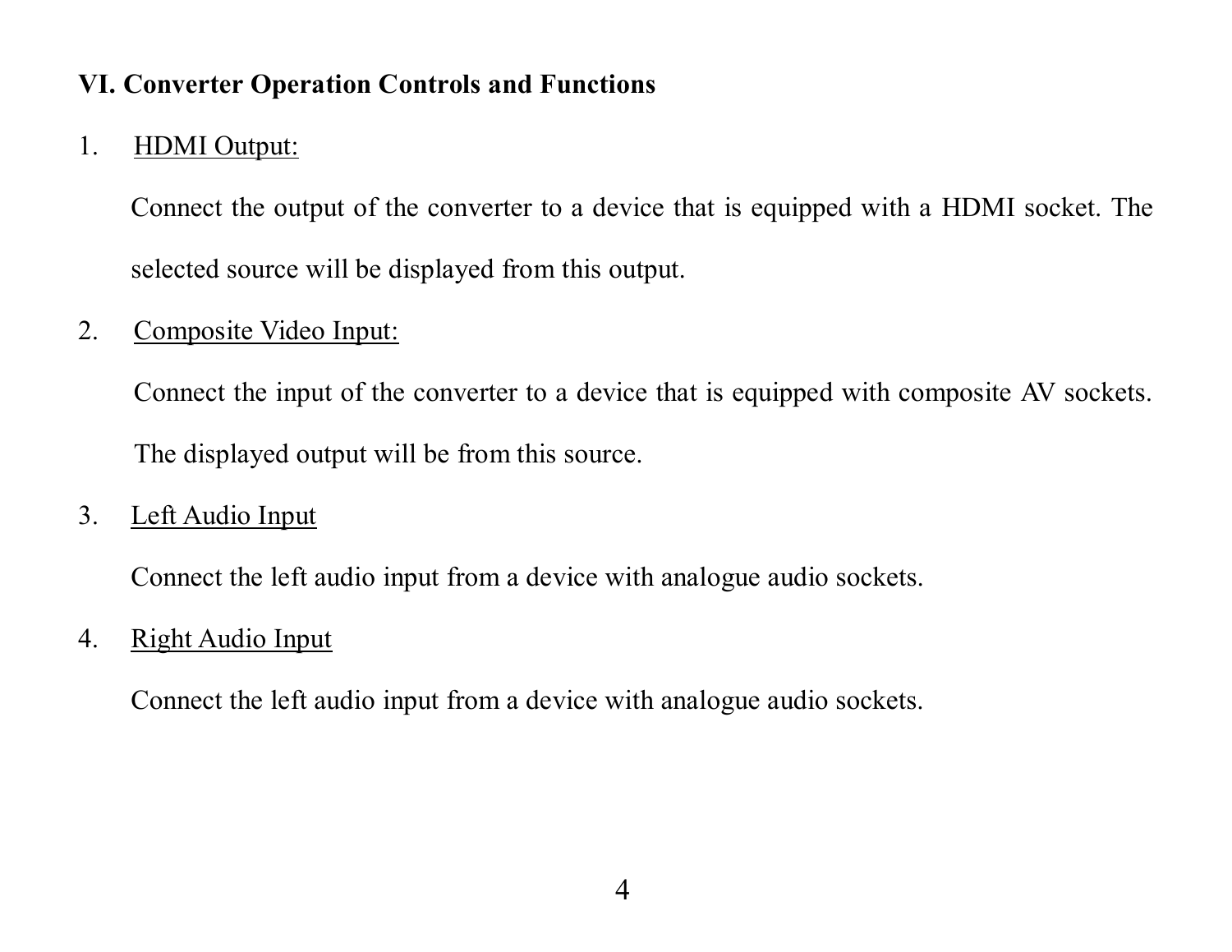#### 5. Power Input

This converter requires a 5VDC power supply (included) to work. Please connect the power supply to the device and a mains power outlet.

#### 6. Resolution Selector

Switch to change the output resolution between 720p and 1080p.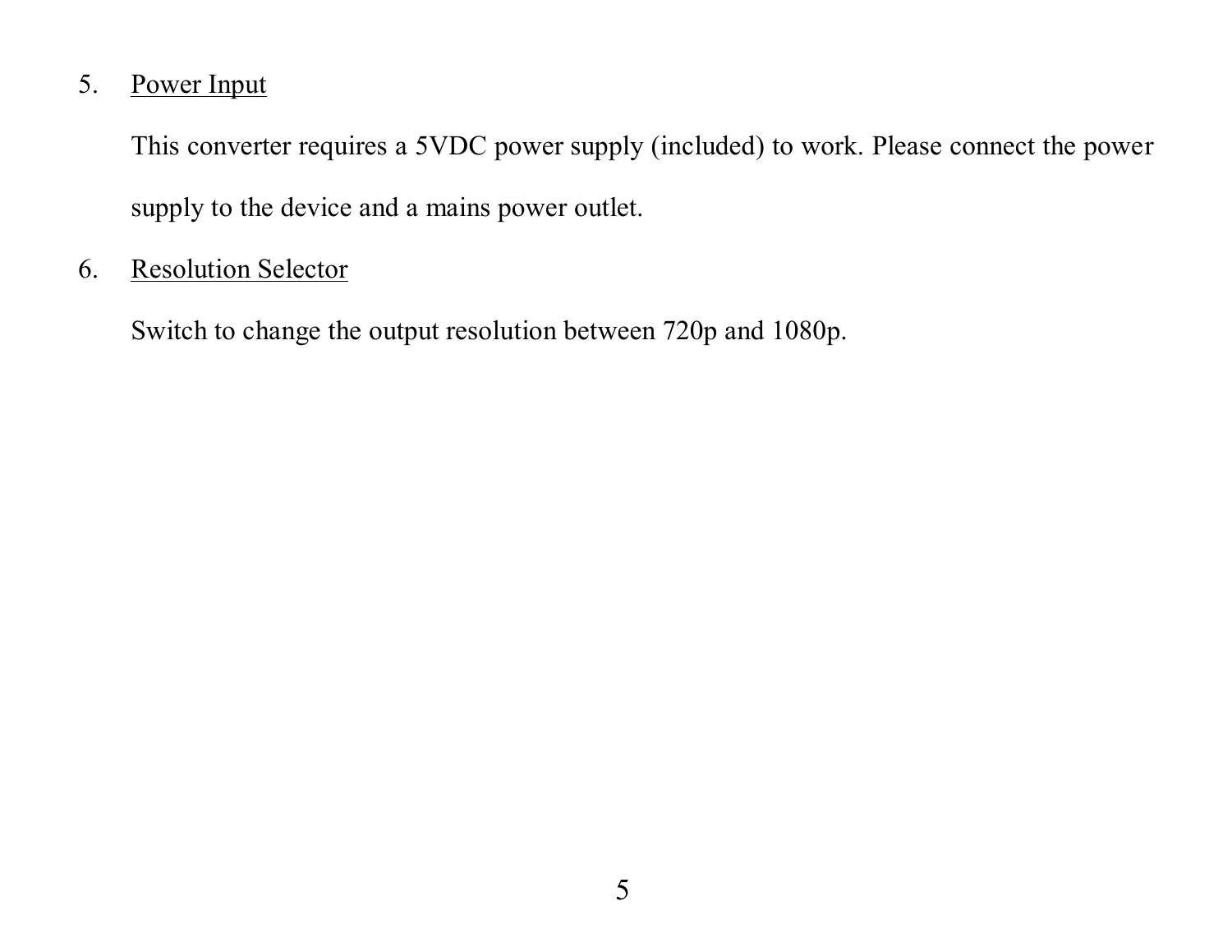## **VII. Application Example**



## **AV TO HDMI CONVERTER**